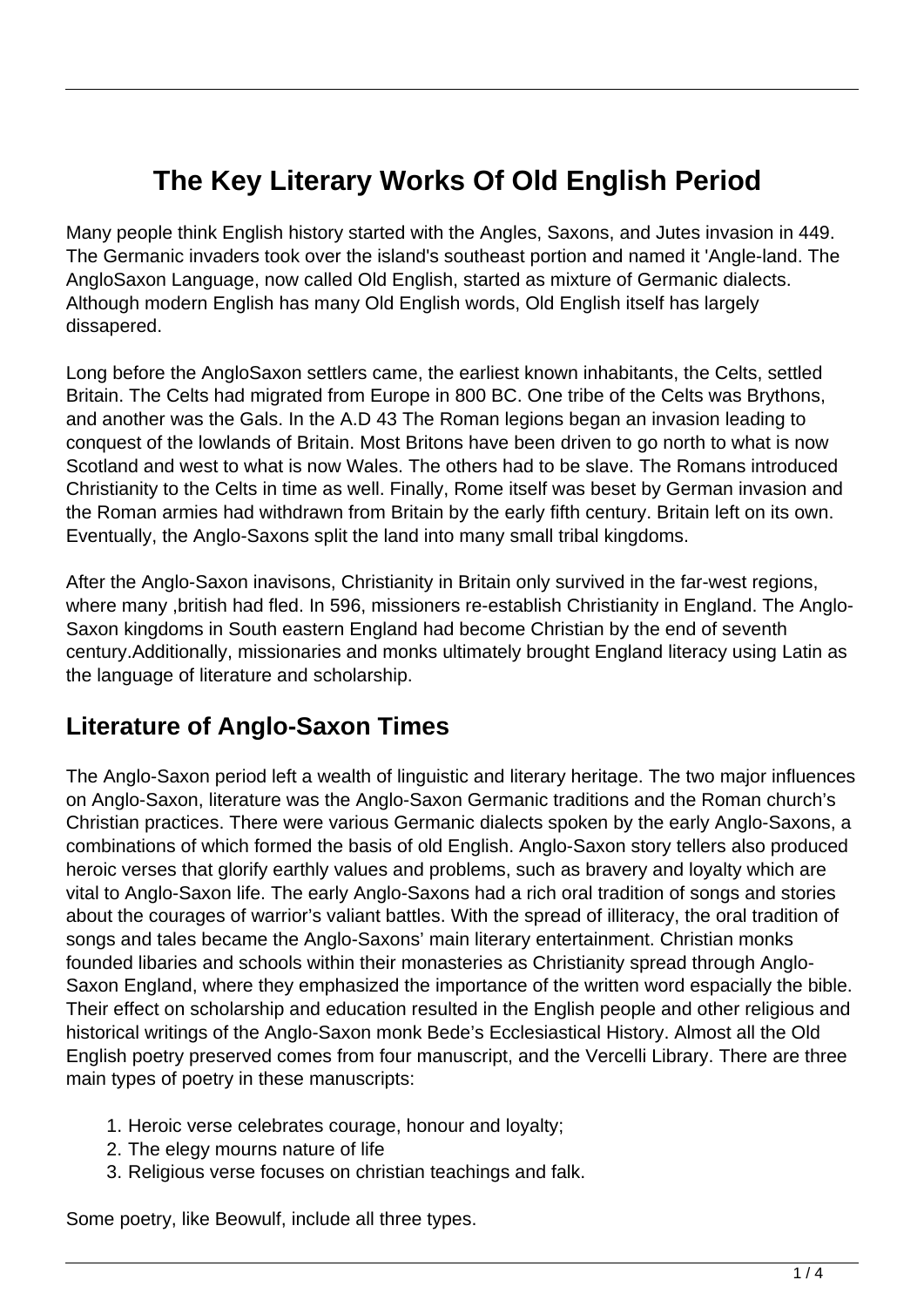Old English poems have a meter similarity - the pattern of stressed and unstressed syllables that gives its rhythm to a line of poetry.

#### **Beowulf**

Beowulf is one of the most important epic poetry in Old English Literature. It's writers isn't known. It is a anonymous poetry. It is the oldest epic of the Europe. It is older than German Nibelungen Lied, Spanish Poema del Cid and French Chanson de Roland. But unfortunately, it doesn't mention in England or English. It states about events in Denmark and Sweden and Beowulf is a Geat which means he is from South Sweden. Shortly this epic mention in Beowulf's fight against Grendel, Dragon and Grendel's Mother. Beowulf defeated all of them because he is the strongest of thirty others.

King Hrothgar, the Danish king, is disturbed by the rampages of a demon Grendel attacking the prosperous meadhall of King Hrothgar, Heorot, murdering and sometimes eating Danish warriors. Hrothgar was in his time a great warrior, but now he's an old king and he doesn't seem to be able to protect his men. Thankfully, a young Geat warrior called Beowulf is coming from his own countries overseas to Heorot Hall lend a helping hand literally.Beowulf agrees to battle Grendel himself after explaining that he owes Hrothgar a favor because Hrothgar supported his uncle. King Hrothgar accepts his proposal with appreciation. Beowulf is waiting for him the next time Grendel assaults Heorot House. Choosing to battle Grendel in hand-to-hand combat, Beowulf submits the demon and finally cuts off his arm at the elbow. Grendel flees into the woods and dies fatally wounded.\_Beowulf, Hrothgar, and their supporters were having a wild party. Hrothgar also gives Beowulf many gifts and treasures to reward him for his demon's heroic defeat.Sadly, Grendel has a mother who is overprotective and wants to avenge her son. She targets Heorot Hall while all the warriors sleep off the battle. But when the guerrillas wake up, she panics and flees back to her den, a cave below a nearby lake. Beowulf, his Geatish troops, and some Danish warriors from Hrothgar are pursuing her there. Beowulf dives into the lake and finds the cave where, in another one-on one fight, he takes Grendel's wife. Seizing a nearby sword from the treasure cache of Grendel's wife, he kills her, even though the blade is melted by her toxic demon blood.The Danish warriors gave him up for dead when Beowulf returned to the sea, bearing the sword hilt and Grendel's cut ear, but his own Geatish followers are still waiting patiently. When everyone sees that this second challenge has been survived by Beowulf, there is even more gift-giving and partying. The Geats finally take leave of the Danes; Beowulf says to goodbye to king Hrontgar and sails back to Geatland, where he's a lord in King Hygelac's palace.Finally, in numerous blood feuds, Hygelac and all his family are killed and Beowulf becomes the King of the Geats.For fifty years, Beowulf reigns as king, defending the Geats against all the other tribes around them, especially the Swedes. He is a noble and valiant king of warriors, rewarding his faithful thanes (lords of warriors) and caring for his men. The Geats build a huge funeral pyre for him after Beowulf's death , heaped up with riches. They spend ten days building a huge barrow (a large earth mound filled with treasure) as a memorial to their fallen king once the pyre has burned down.

Other great works of Old English poetry also include Wanderer, The Seafarer, Maldon's Batle, and The Rood's Dream.This poetry is alliterative; kenning, a metaphorical word used instead of a common noun, is one of its characteristics.Caedmon, considered the first Old English Christian poet, and Cynewulf are two known poets from this period.Old English poetry has almost completely survived in four manuscripts: the Junius Manuscript, the Exeter Book, the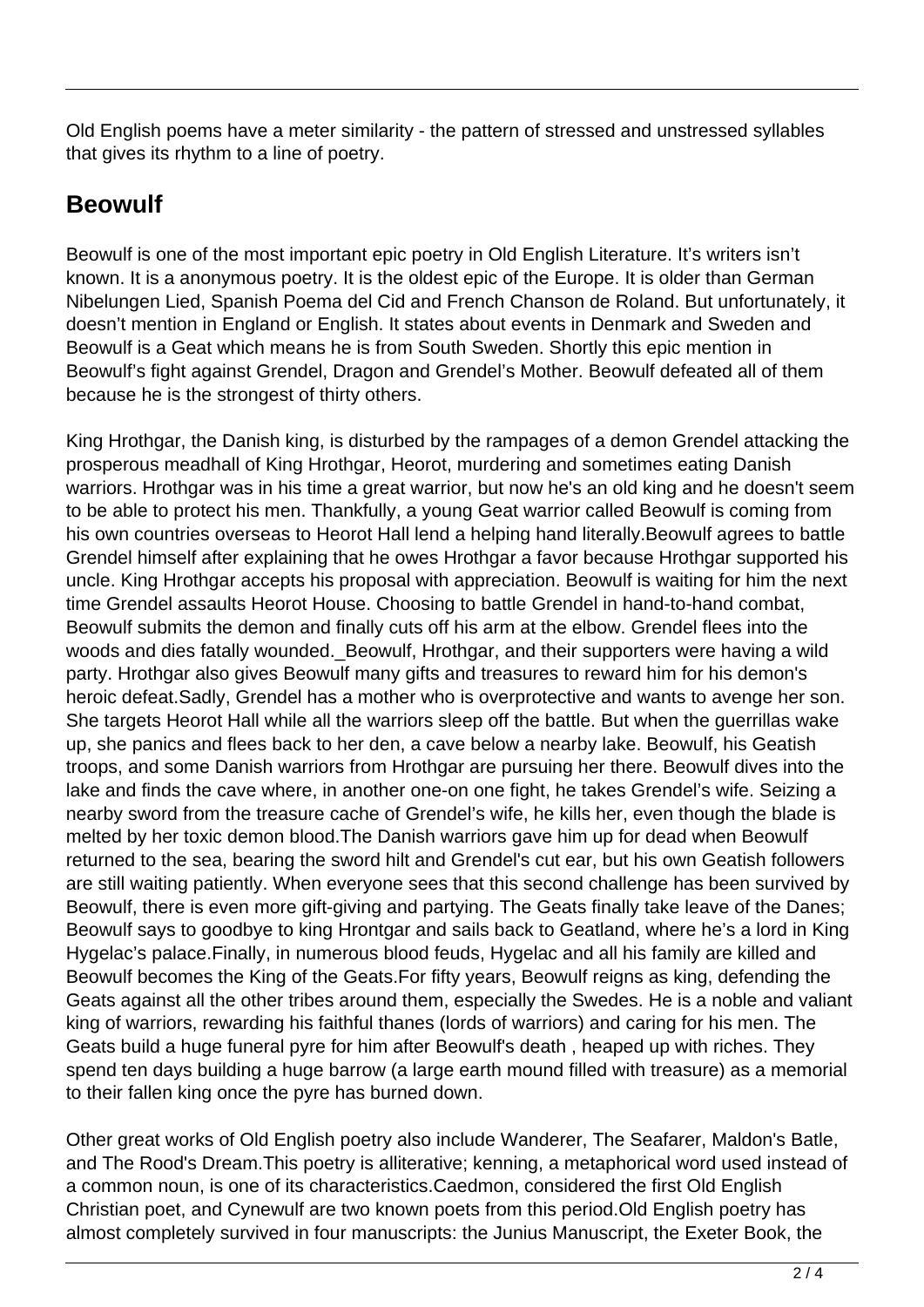Vercelli Book, and the Beowulf Manuscript.Old English prose works contain legal writings, medical leaflets, religious texts, and Latin and other language translations. The Anglo-Saxon Chronicle, a historical record beginning about the reign of King Alfred (871/899) and lasting for more than three centuries, is particularly noteworthy.

The poems Elene, Juliana, and The Fates of the Apostles are written by Cynewulf, a later poet; he is no longer known. The finest poem of the school of Cynewulf is The Dream of the Rood, the first known example of the dream vision, a genre later popular in Middle English literature. Other Old English poems include various riddles, charms , saints' lives, gnomic poetry.

## **The Wanderer**

Essentially a monolog set within a frame, this 115-line poem creates two personae — the anonymous writer who briefly introduces and ends, and the Wanderer, an elderly warrior who roams around the world looking for shelter and support.The monolog of the Wanderer is divided into two distinct parts, the first being a lament for his exile and the loss of his king's family, friends, home, and kindness. He finds no comfort in nature because he has set sail on the windy sea.The speaker poignantly dreams of being among his companions and embracing his king, only to wake up in front of the gray winter sea and hail-mixed snowfall. The Wanderer reflects more generally on the destiny of man in the second portion of the monolog, urging resignation and control of emotion as ways to meet adversity. He sees the devastation that has befallen civilizations other than his own from the broken walls and towns he visits on his journeys. This part of the poem introduces the ubi sunt theme as the Wanderer asks what has become of the things he has learned and discovers that many have vanished and everything else is temporary. The poem, like much other Anglo-Saxon poetry, links pagan and Christian values in an uneasy combination. The authorial voice begins and concludes the poem, referring to God and stressing the importance of faith, themes absent from the Wanderer's speech. The Wanderer's lament, even in the voice of an outcast, upholds Anglo-Saxon tribal values, notably loyalty, generosity, courage, and physical strength. It reflects an overriding concern with the grim and somber aspects of nature and with the power of fate, against which an aged man can pit only resignation and inner restraint. Written in unrhymed Old English alliterative verse, the poem is most readily accessible in modern prose translations.

## **The Seafarer**

In 'The Seafarer,' the elderly seafarer reminisces about his life spent sailing on the open ocean. He describes the hardships of life on the sea, the beauty of nature, and his love of seafaring. The end of the poem consists of a long meditation on God and the righteous path to heaven. At the beginning of the poem, the speaker describes the often dreary and lonely life of a seafarer. He contrasts this with the relatively easy life of land dwellers, who have ready access to food and wine. Season change, and the seafarer's tone changes from one of loneliness to adventure. He loves sailing, and despite the hardships of life on the ocean, he enjoys his time there. The sea imagery recedes, and the seafarer speaks entirely of God, Heaven, and the soul. He ends the poem with a series of gnomic phrases on these themes.

## **The Battle of Maldon**

Old English heroic poem detailing a legendary skirmish between East Saxons and (mostly